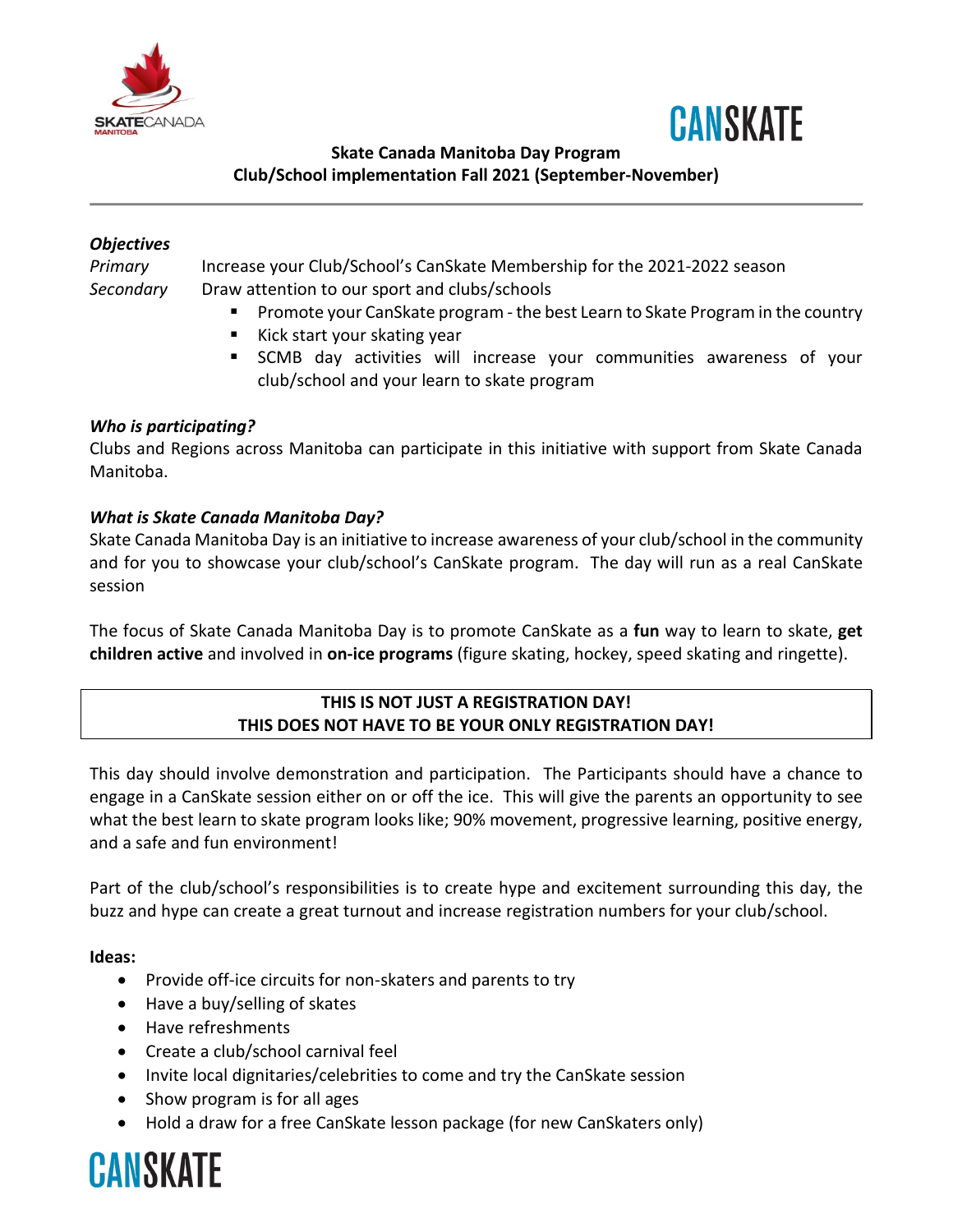



#### **Essentials:**

- 1-2 hours of ice-time **OR** open floor space where a CanSkate session can run (if your club/school cannot provide ice time, an off-ice open space is JUST AS GOOD!)
- 90% movement
- Circuits and stations
- MUSIC MUSIC MUSIC (appropriate for CanSkate)
- Club Executive members or Skating School administrators
- CanSkate Coach(es)
- $\bullet$  PA's (3)

# *What will happen on Skate Canada Manitoba Day?*

Participants will arrive with the expectation to be able to participate in a CanSkate session **either on or off the ice**. Your club coach(es) and available PA's should be on hand to make this day as typical as possible. Children and parents should have a chance to experience how your clubs CanSkate program is run. Your club/school should provide parents with a chance to register their children for the upcoming CanSkate season. Please make sure that your Club Executive members or Skating School administrators are present to speak to the parents and to provide assistance to the CanSkate Coaches.

Each club/school's Skate Canada Manitoba Day will vary according to facility availability, location, etc. Make it your own! Your club/school knows best what will work best! So use your knowledge to your advantage!

# *What does your club need to do?*

- 1. Right now
	- a. Book 1-2 hours of ice **OR** off-ice open space (it is completely up to the club/school)
	- b. Contact your club/school's professional coach(es) with regards to this day. Ask your coach(es) to volunteer their time
	- c. Appoint a club sub-committee to organize Skate Canada Manitoba Day (2-3 people)
	- d. Complete the **online registration** form for a Club/School to register for a Skate Canada Manitoba.
	- e. Clubs/Schools can access the following CanSkate program materials from Skate Canada's [Membership site;](https://members.skatecanada.ca/en-US/) Please note that you will have to login to access the materials. Once logged in click on "materials" then click on the "digital materials catalog" where you will be able to access and download:
		- i. Posters
		- ii. Coloring sheets
		- iii. Name tag template
		- iv. CanSkate music
		- v. CanSkate website banner

# **CANSKATE**